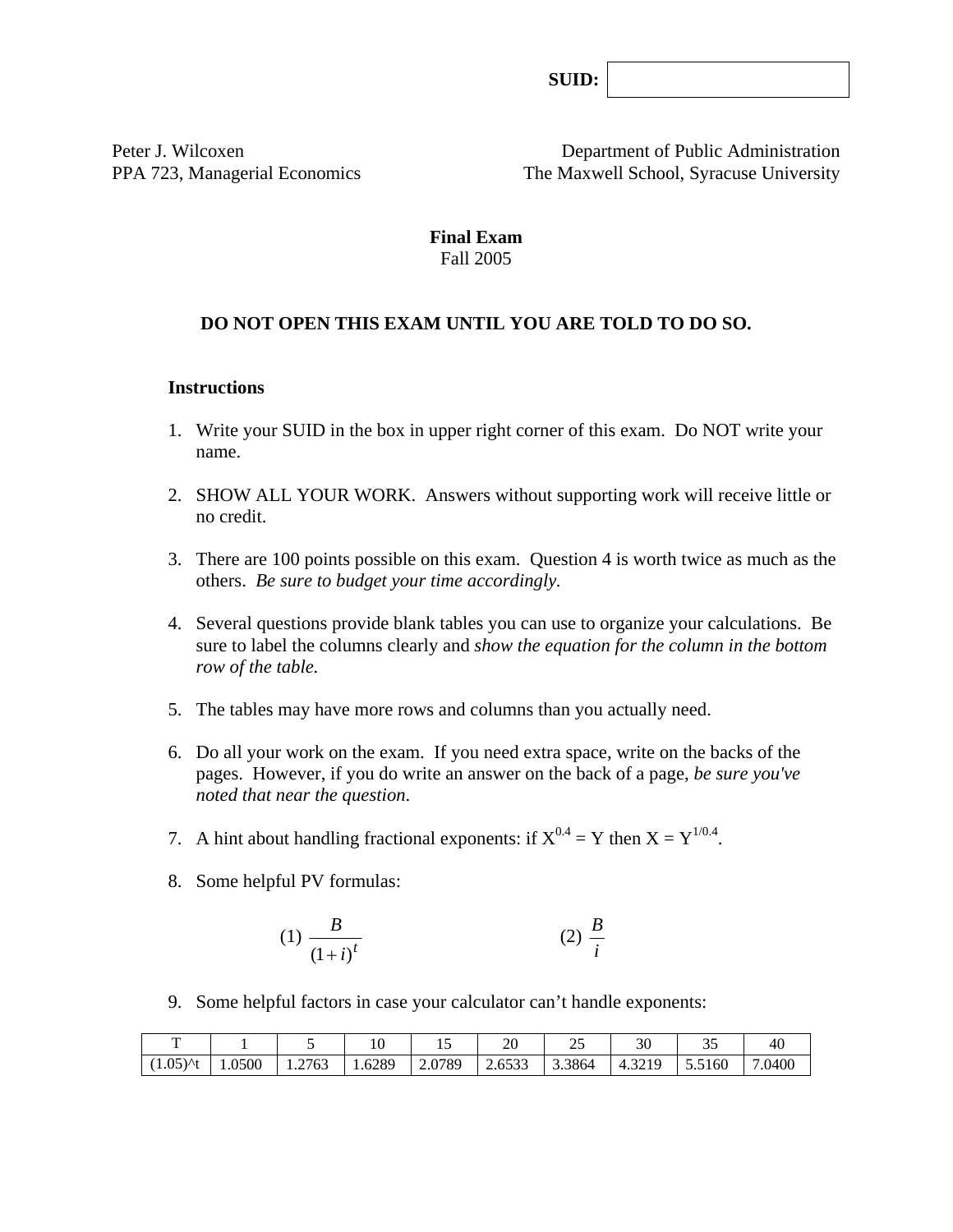### **Question 1 (20 points)**

A city is considering whether or not to enter the competition to host a future winter Olympics. The competition occurs now, in year 0, and the games will be held in year 12. A consultant has determined that hosting the games will bring in: (1) an extra \$1 billion of tax revenue in the year of the games (year 12), and (2) an extra \$25 million every year after that due to increased tourism (years 13 and beyond).

The city's chance of winning the competition depends on the quality of the Olympic facility it promises to provide. The city is deciding between two options, A and B. Under option A, it would build a very good facility, at a present value cost (today) of \$300 million. Under option B, it would build a more expensive facility, at a present value cost of \$600 million. It knows that if it offers to build the less expensive facility, it has a 50% chance of winning the competition. If it offers the more expensive facility, its chance of winning the bid rises to 90%.

Please compute the expected value of the two bids and determine which, if any, the city should propose. Show all your work and explain your decision in words. You may assume that the interest rate is 5% and the city is risk-neutral. Also, please note that the city does NOT have to build the facility until AFTER it knows whether or not it has won the contest. However, if it wins it must build the facility it promised.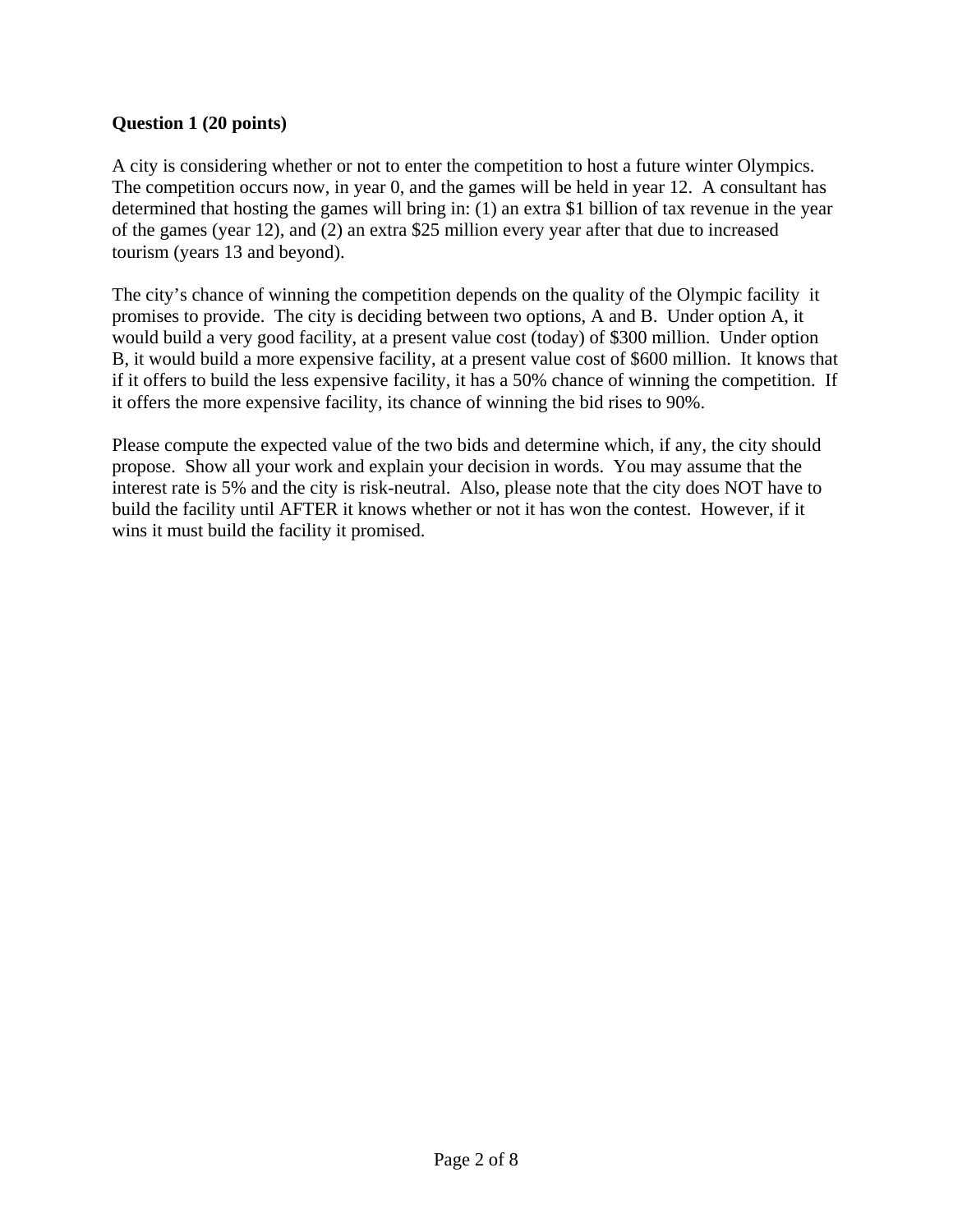# **Question 2 (20 points)**

An organization wants to produce 18 units of output at the lowest possible cost. It had the following production function:  $Q = K^{(1/2)} L^{(1/2)}$ . The price of capital is \$24 and the price of labor is \$54.

How much capital and labor should it use? What will be its average cost per unit of output at this set of inputs? You may assume that the organization can buy fractional amounts of labor. As a hint to reduce the number of calculations you'll need to do, the amount of capital is between 24 and 34 inclusive.

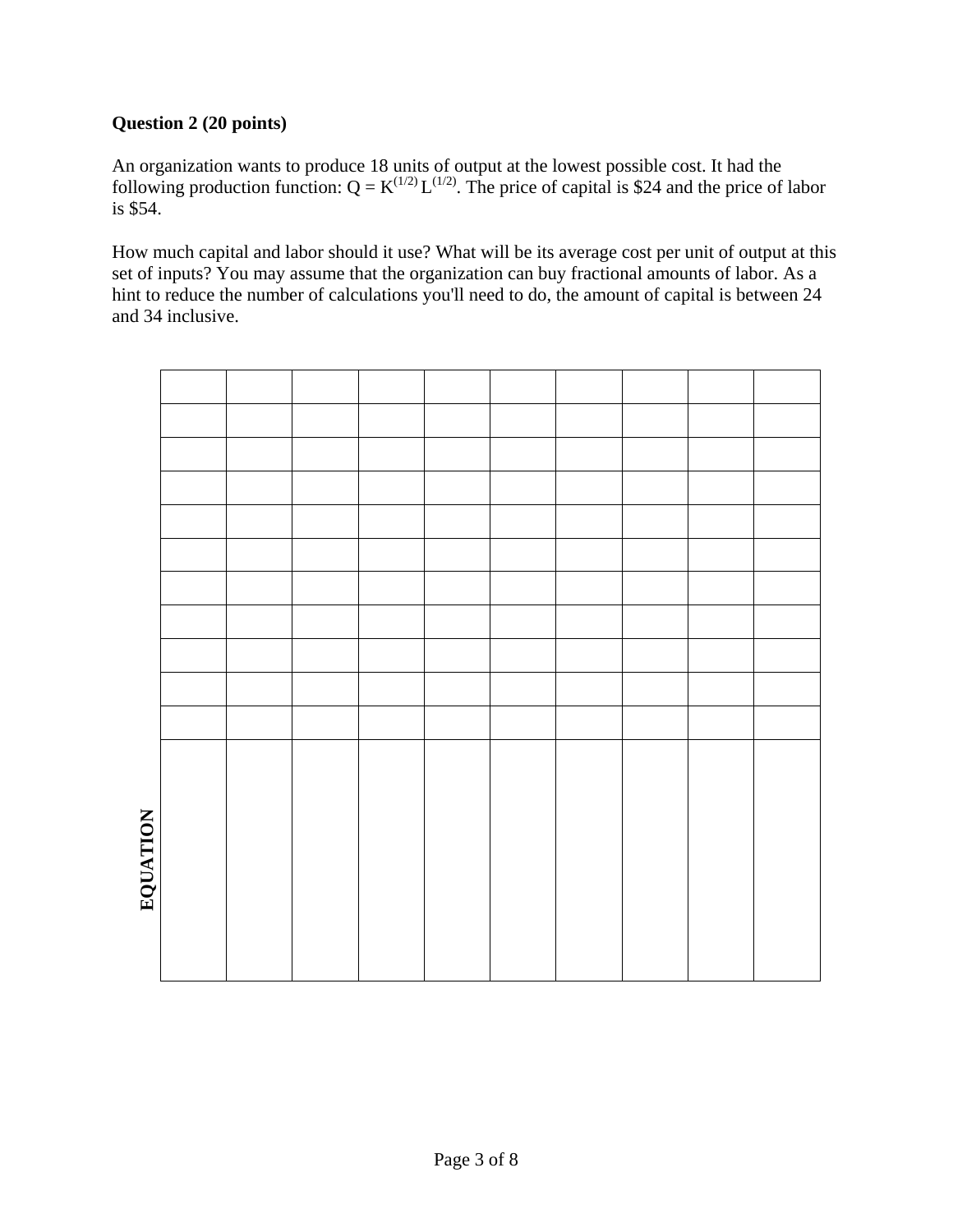## **Question 3 (20 points)**

A non-profit organization operates a shelter for victims of domestic violence. Its monthly costs that can be summarized by the equation:  $TC = 4,000 + 300^{\circ}Q$  where Q is the number of people housed in the shelter. The demand for the shelter is given by  $\bar{P} = 1,100 - 20*Q$  and there are no competitors. In addition, the shelter receives a \$14,000 monthly subsidy from the city.

The organization wishes to help the maximum number of people it can without running a deficit. What should it charge and how many people should it house? As a hint, the value of  $\overline{Q}$  is between 46 and 56, inclusive.

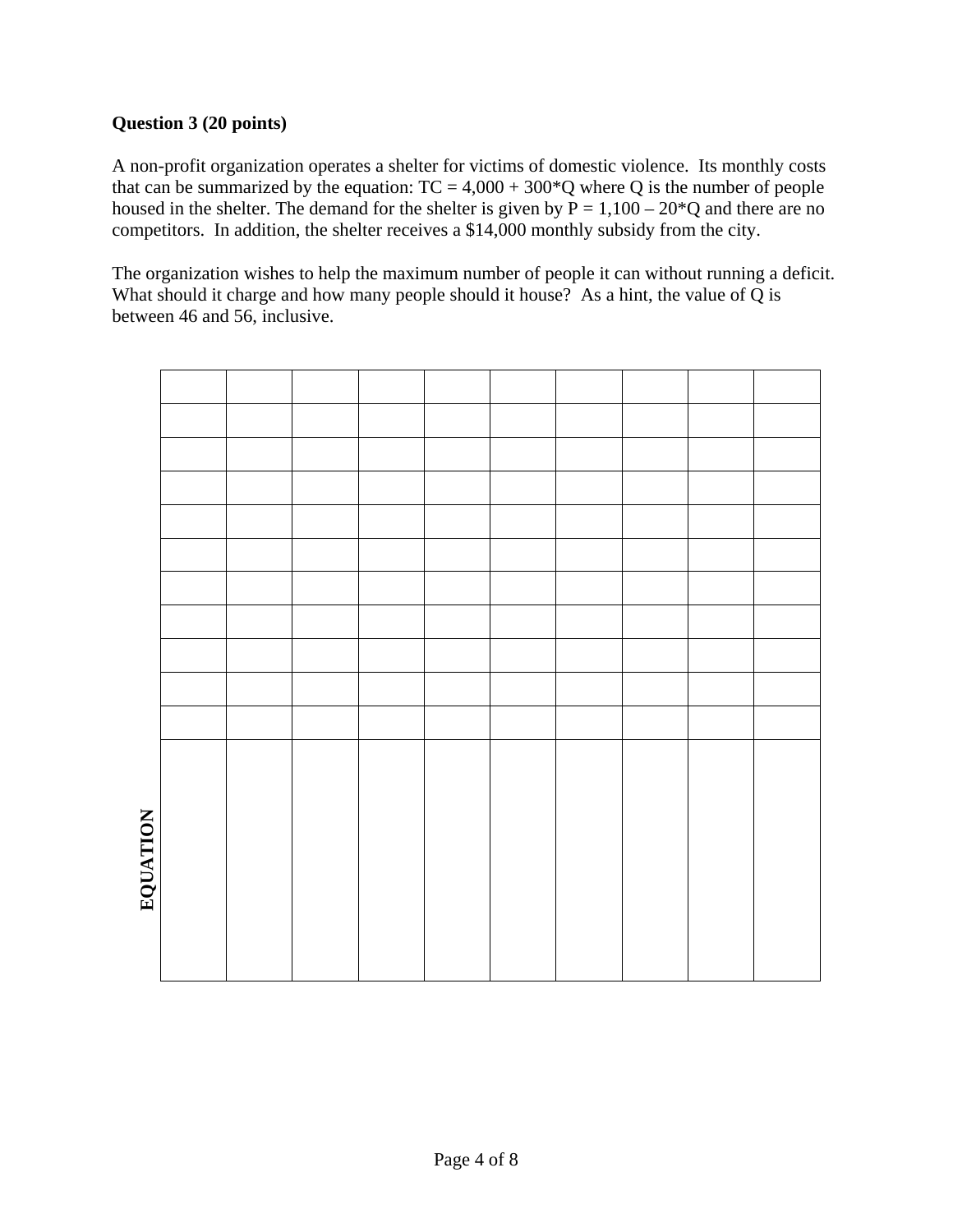## **Question 4 (40 points)**

A technology company is considering whether or not to undertake a research project to develop a better voice-recognition device for computers. If the project succeeds, it will make typing nearly obsolete. Demand for the product would be given by  $P = 125 - 5$ °C, where Q is measured in millions (e.g., Q=1 is 1 million devices). The device could be patented (making the firm a monopolist for the life of the patent) and it could be manufactured for a cost of \$25 per unit via a constant returns to scale production function.

(a) If the project succeeds, what price would a profit-maximizing firm charge for the device during the patent period? What Q (to the nearest million) would it produce each year? What profits will it earn? As a hint, the quantity will be between 5 and 15 million.

| EQUATION |  |  |  |  |  |
|----------|--|--|--|--|--|
|          |  |  |  |  |  |
|          |  |  |  |  |  |
|          |  |  |  |  |  |
|          |  |  |  |  |  |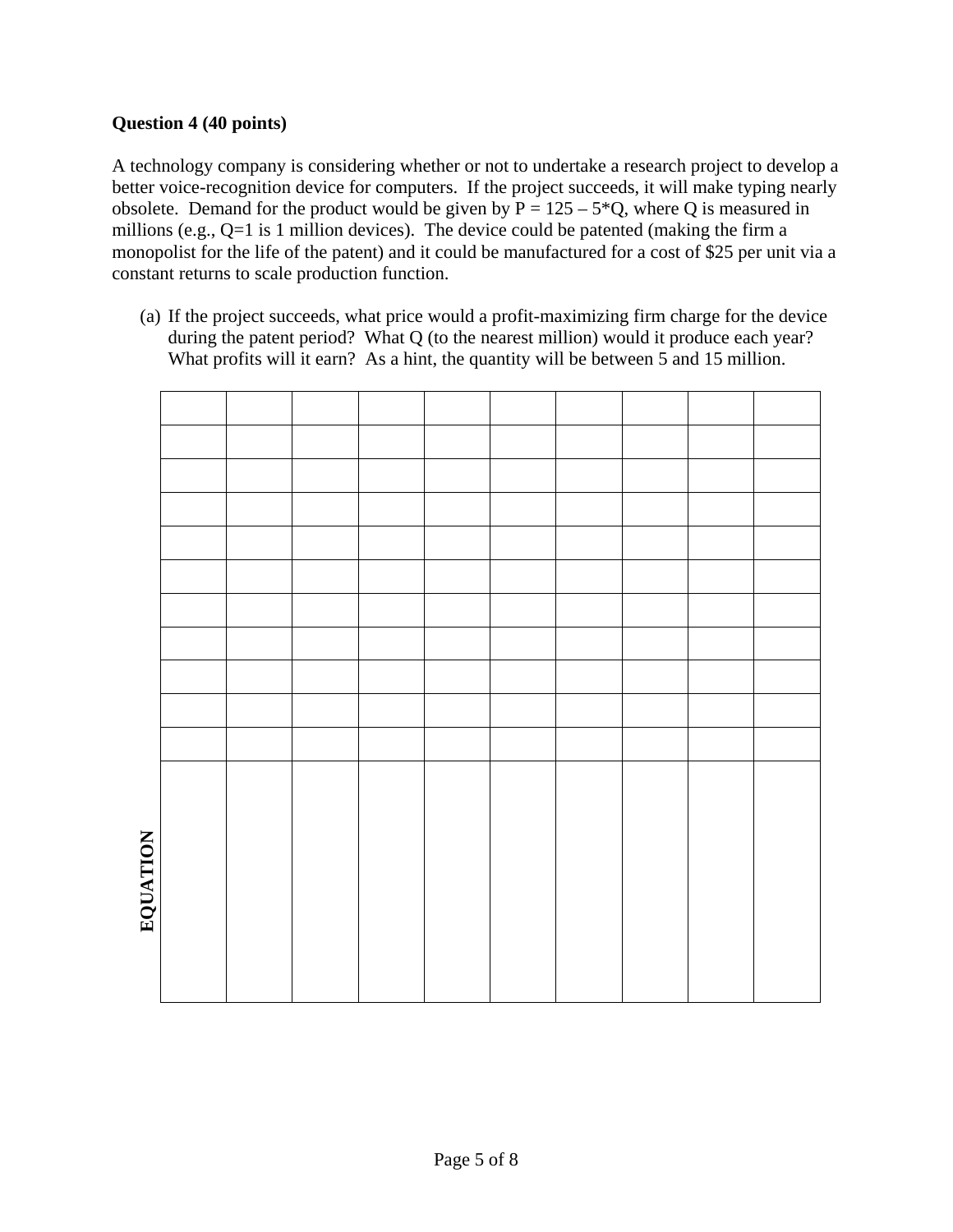## **Question 4, continued.**

Now let's add in the time dimension. The patent would allow the firm to be a monopolist for 20 years (years 1 to 20; the firm doesn't sell the device in year 0). After year 20, the patent expires and the market then becomes competitive. The interest rate is 5%.

(b) What is the present value of the stream of profits that would be generated by the device (presuming the research project succeeds)? What will the price of the device be after the patent expires? What is the present value of the consumer surplus produced by the device (including the periods before and after the patent expires)?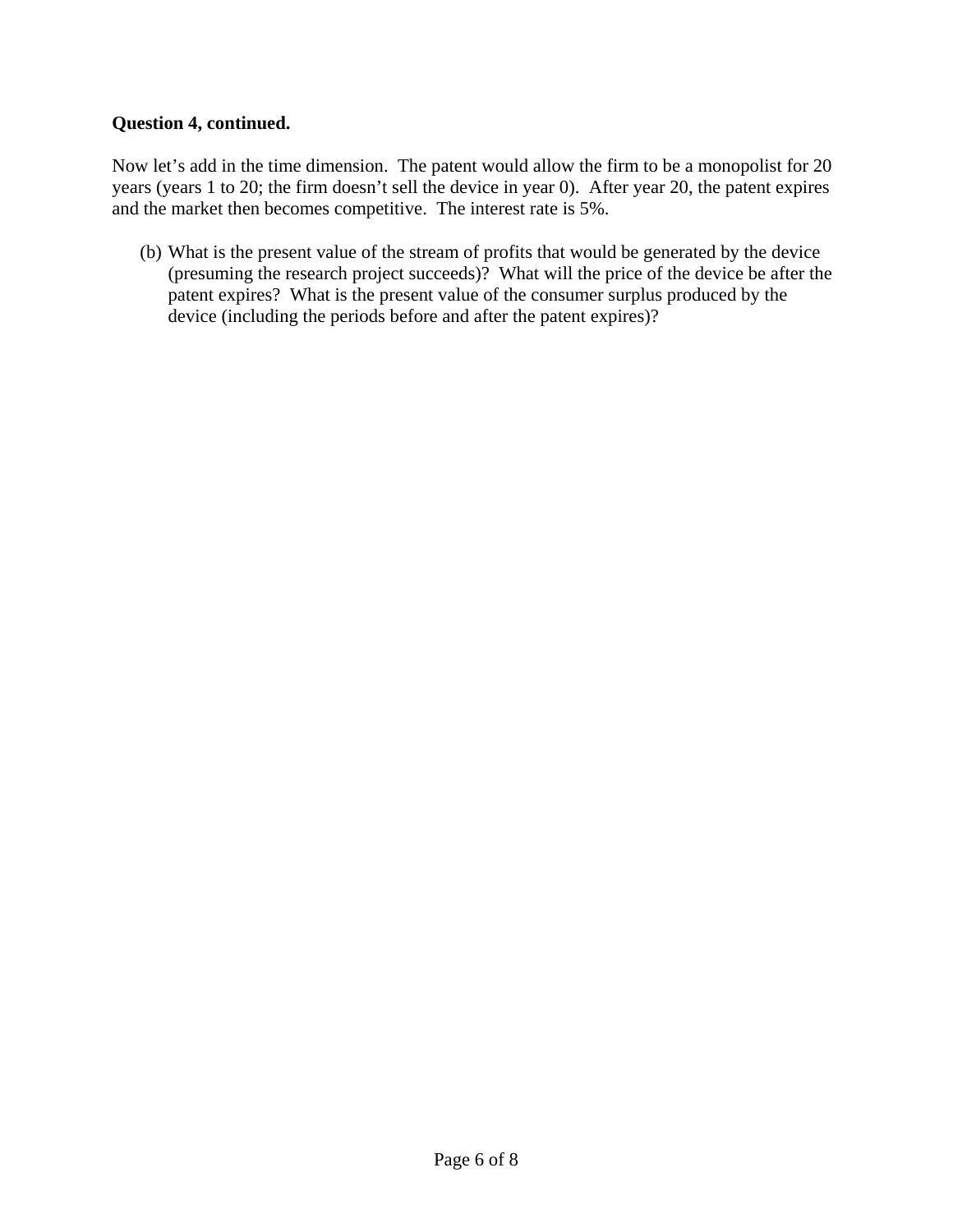## **Question 4, continued.**

OK, now we'll add the costs and uncertainty associated with the research project. The firm has the following additional information beyond that already given in parts (a) and (b):

- The research project costs \$1 billion, which must be paid immediately;
- There is a 10% chance that the project will be successful;
- Research would occur in year 0; if successful, the firm could begin production in year 1;
- If the research project succeeds, the firm can sell the device, otherwise, it gets nothing;
- (c) Would a risk-neutral firm proceed with the project? Please be sure to show all your work.